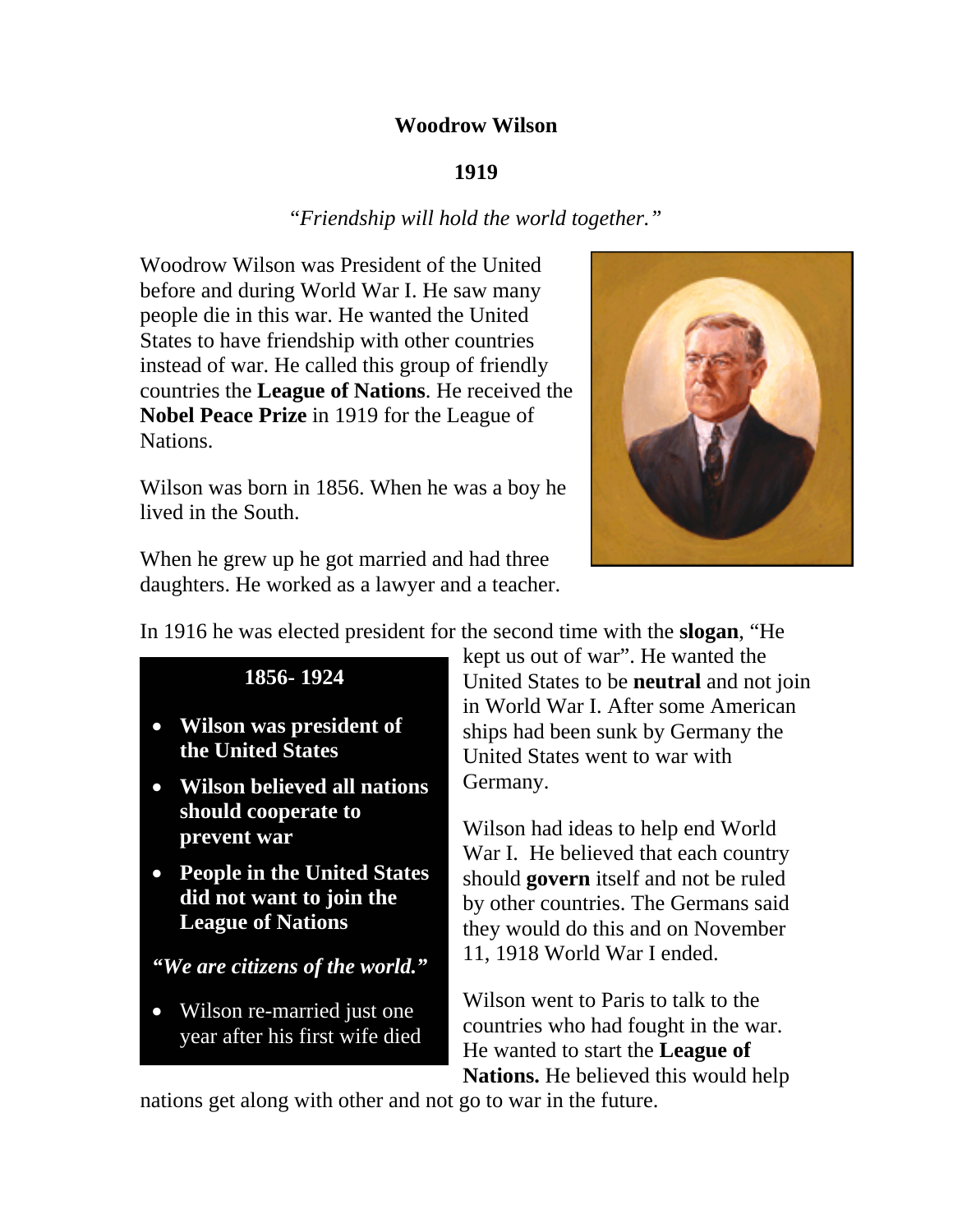In the United States many people did not want to join the League of Nations. They did not like the idea of cooperating with the other countries.

Wilson did not give up on his League of Nations. He traveled around the United States talking to people to change their minds.

He could not get people in the United States to agree to join the League of Nations.

Wilson was awarded the 1919 Nobel Peace Prize for his idea to create the League of Nations.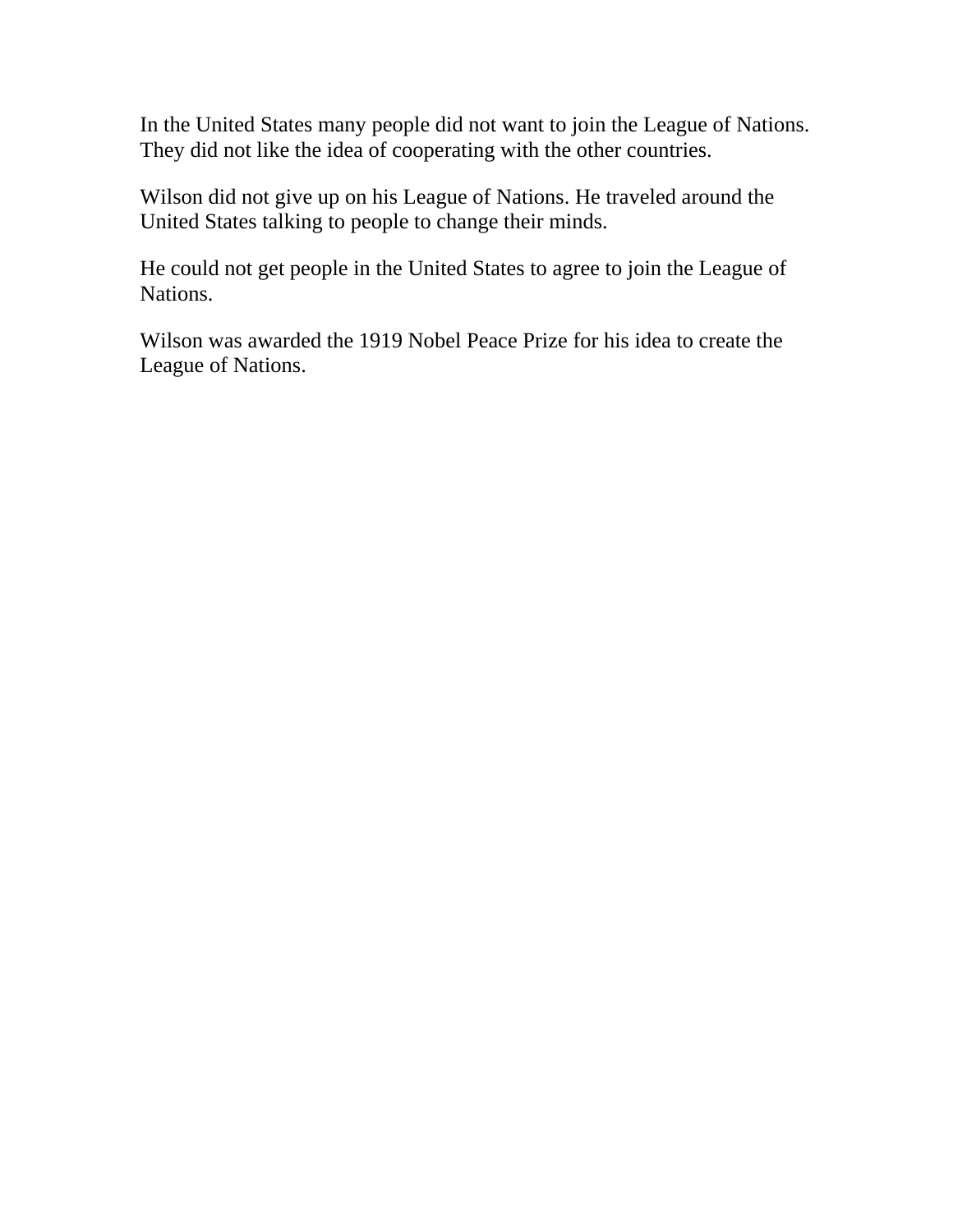## **Classroom Activities Woodrow Wilson**

## **Introduction/Warm-Up:**

Think of a conflict in your life, community, or world (example: a fight between your friends, a community issue that has two sides.

What is it?

If you were the official leader to help resolve this conflict in a peaceful way, how would you resolve it?

Look up the United Nations. What is the United Nations? How might it help when countries disagree?

## **React to your favorite of the following Woodrow Wilson quotes:**

"We are citizens of the world."

"Friendship is the only cement that will ever hold the world together."

### **Discussion Questions**:

- 1. Wilson wanted to stay neutral in what war?
- 2. What was Wilson's idea to prevent future wars? Did it work?
- 3. If the League of Nations had been accepted how might it have af fected future wars?

### **Vocabulary**:

- **1. Nobel Peace Prize**
- **2. League of Nations**
- **3. slogan**
- **4. neutral**

# **Activity:**

List as many ways as you can how friendship might help friends (and countries) solve conflicts before they become problems.